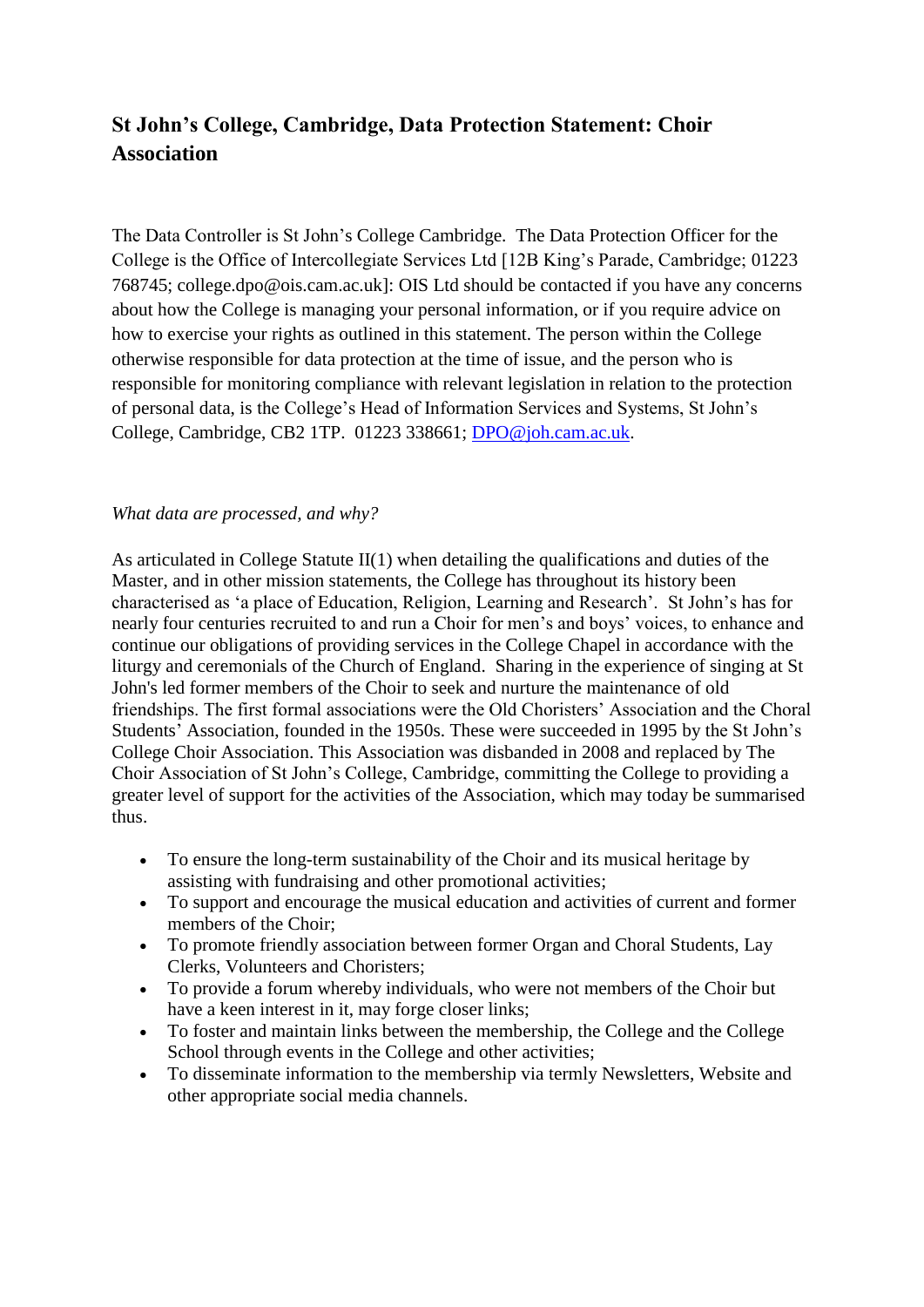To honour these undertakings to the Association's membership, the College processes names, addresses, emails, phone numbers, years in membership, years served in the Choir, details of donations, and other relevant information such as known musical careers or interests.

#### *Where does the data come from?*

The personal data are supplied by the Choir Office, the College School, the Development Office, members of the Choir Association (the data subjects) and by the College's Biographical Librarian.

## *Sharing with Third Parties*

The data are not shared outside the College. Therefore, we do not pass any personal data collected to this end outside the European Economic Area.

## *Retention of data*

These personal data are deleted no later than six years after membership of the Association expires. Some career data are retained indefinitely as part of an alumni record if the subject is a member of the College, and **justification for this is supplied under the alumni data protection statement**. For those who are not members of the College, we retain data for the specified period in order to respond to any issues raised by the former member of the Association and to facilitate any application to rejoin, should one be made. The College's Raiser's Edge database has been used to store electronic records relating to the Choir Association from 2018.

## *Rights of the Data Subject*

The member or former member of the Choir Association as data subject has the right: to ask us for access to, rectification or erasure of their personal information; to restrict processing (pending correction or deletion); to object to communications; and to ask for the transfer of their personal information electronically to a third party (data portability). In certain circumstances, the data subject's parents/guardians may also enjoy these rights.

Some of these rights are not automatic, and we reserve the right to discuss with the data subject why we might not comply with a request from them to exercise such rights.

If data subjects have questions or concerns about their personal information, or how it used, they are invited to speak to the **College Chapel and Choir Office staff** [link] in the first instance. If in need of further guidance, they are asked to contact the Head of Information Services and Systems using the details given above.